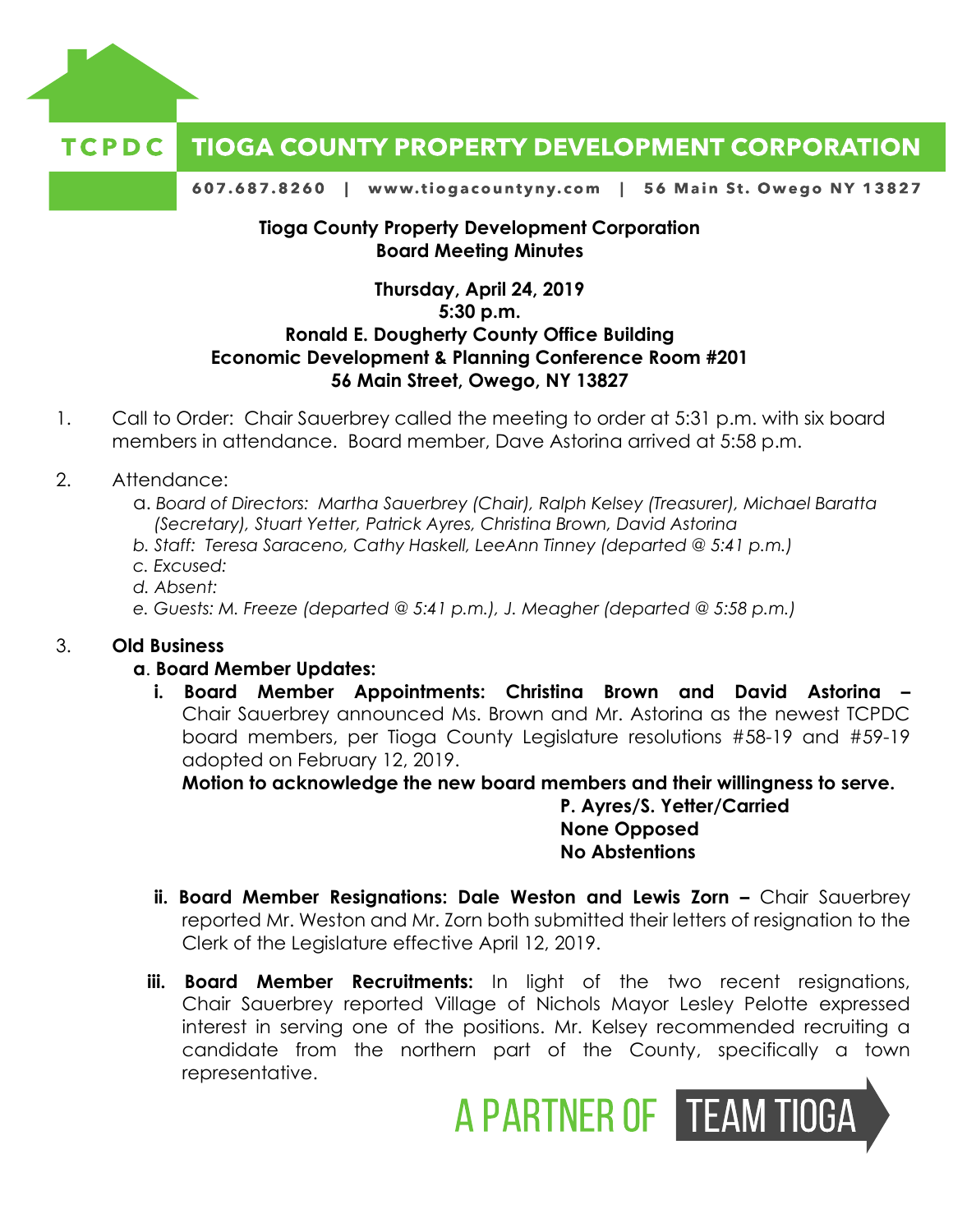Board members should submit names to Executive Director Saraceno for board consideration and recommendation to the Tioga County Legislature, as they are the governing body responsible for board appointments. Ms. Saraceno reported the TCPDC bylaws indicate board members shall be a public officer of a municipality within Tioga County or a member of a County Agency and membership shall be conditioned upon holding the public office. In addition, municipal representatives of the TCPDC Board of Directors shall be appointed by the Chairman, confirmed by majority vote of the Legislature, with consent of the municipal representative's governing board.

Chair Sauerbrey reported she would point out to the Legislature that membership needs to be broad-based across the County and not several members from one municipality.

The Board inquired about Legislator appointments. Mr. Yetter reported Legislator appointments limit committee membership, as Legislators are unable to serve on the standing committees.

Ms. Saraceno reported Legislator Mullen expressed interest in serving on the Board.

Chair Sauerbrey inquired about possibility of amending the bylaws to broaden the opportunity for board membership.

**UPDATE: According to Tioga County Legislature resolution 265-16, all amendments pertaining to number, term, or qualifications of members of the Board require approval of the Tioga County Legislature. According to the TCPDC bylaws, all other amendments could be done by majority vote of the TCPDC Board of Directors.** 

**b. Approval of January 17, 2019 Board of Directors Meeting Minutes –** Chair Sauerbrey requested a motion to approve the minutes from the January 17, 2019 Board of Directors meeting.

**Motion to approve the minutes from the January 17, 2019 Board of Directors meeting, as written.** 

> **S. Yetter/R. Kelsey/Carried None Opposed No Abstentions**

- **c. Status of Board of Directors: ABO Webinar Training Requirement -** Chair Sauerbrey reported all TCPDC Board of Directors are required to complete ABO webinar training. Chair Sauerbrey advised board members to register for the next training session indicating there are openings for the May 1, 2019 session. To date, Board members Mr. Baratta, Mr. Ayres, and Mr. Astorina need to complete the required training.
- **d. Status of Board of Directors: Policy Review Attestations and Financial Disclosures** Ms. Saraceno reported the Policy Review Attestations were due on March 31, 2019 and we have one outstanding from board member Mr. Astorina.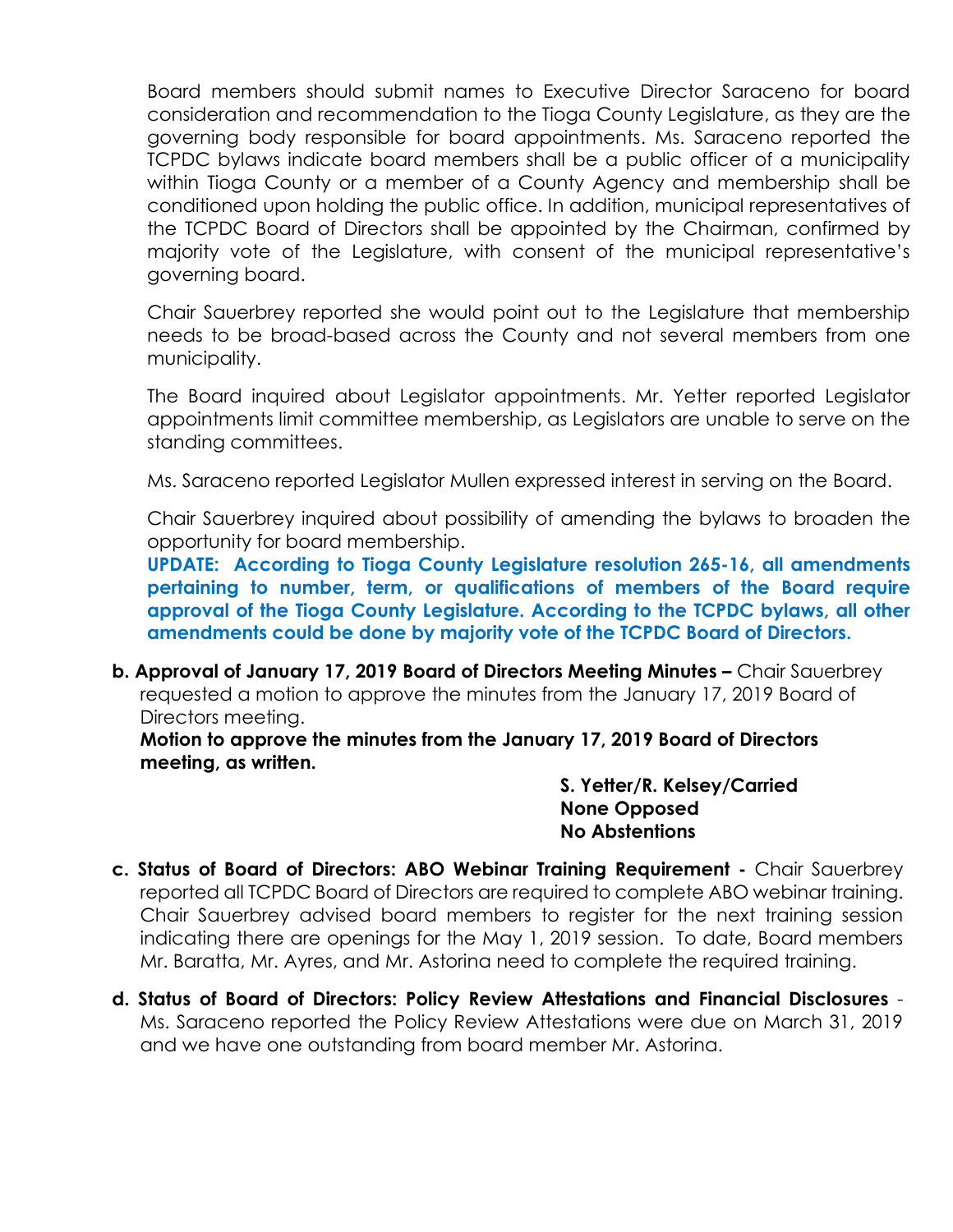**EXECUTIVE SESSION:** Motion by Mr. Kelsey, seconded by Mr. Ayres to move into Executive Session to discuss potential contracts. Motion carried to go into Executive Session at 5:41 p.m. with TCPDC Attorney Meagher remaining in attendance.

Motion by Mr. Ayres, seconded by Mr. Kelsey to exit Executive Session at 5:58 p.m. Executive session adjourned at 5:58 p.m. with regular meeting resuming.

**Motion to adopt Resolution 2019-1 authorizing the waiver of the two deficiencies in the bid process with respect to certificates of asbestos abatement on the condition they are received by 5:00 p.m. on April 25, 2019; awarding of bid to the lowest qualified bidder, Upstate Machinery, for nine controlled demolitions at a cost of \$163,400; and awarding of bid to the lowest qualified bidder, Keystone Environmental Services, for asbestos abatement, air sampling, lab analysis/project monitor visual inspection services at a cost of \$10,296 for the following properties:**

| 108 Park Place          | Village of Waverly        | 166.19-4-4        |
|-------------------------|---------------------------|-------------------|
| 112 Park Place          | Village of Waverly        | 166.19-4-6        |
| 452 Cayuta Avenue       | <b>Village of Waverly</b> | $167.17 - 1 - 19$ |
| 530 E. Chemung Street   | Village of Waverly        | 167.09-4-14       |
| 127 Providence Street   | Village of Waverly        | 166.19-4-72       |
| 457 Fulton Street       | <b>Village of Waverly</b> | 166.19-2-57       |
| 117 Liberty Street      | Village of Owego          | $128.08 - 1 - 7$  |
| 39-41 Temple Street     | Village of Owego          | 128.08-7-76       |
| 115-117 Chestnut Street | Village of Owego          | 128.08-3-82       |

 **S. Yetter/D. Astorina/Carried None Opposed No Abstentions**

**ACTION: Ms. Saraceno will obtain an additional quote from Keystone Environmental Services to act as a Clerk of the Works for the entire process and will conduct an email poll vote with the Board members.** 

## 4. **New Business –**

- a. **ABO Reporting –** Chair Sauerbrey reported ABO PARIS (Public Authorities Reporting Information System) Report has been completed and submitted for fiscal year ending December 31, 2018.
- b. **Financial Report –** Ms. Saraceno reported 1st quarter funding received for \$93,957.62 and, to date, three financial transactions have occurred. The financial transactions include NYS Land Bank Association annual dues (\$2,000), 1st quarter administrative service fees to Tioga County ED&P (\$8,133.12) and property transfers (\$12.00), as well as standard bank fees and check order (\$37.00) leaving a budgeted balance of \$83,775.50. Going forward, Ms. Saraceno will proceed with online bank statements to avoid the paper statement cost. Ms. Saraceno will proceed with the 2nd Quarter disbursement request now that bid information is available. Ms. Saraceno reported in order to be eligible for quarterly drawdown requests financial data needs to be submitted identifying expenditure of previous funding.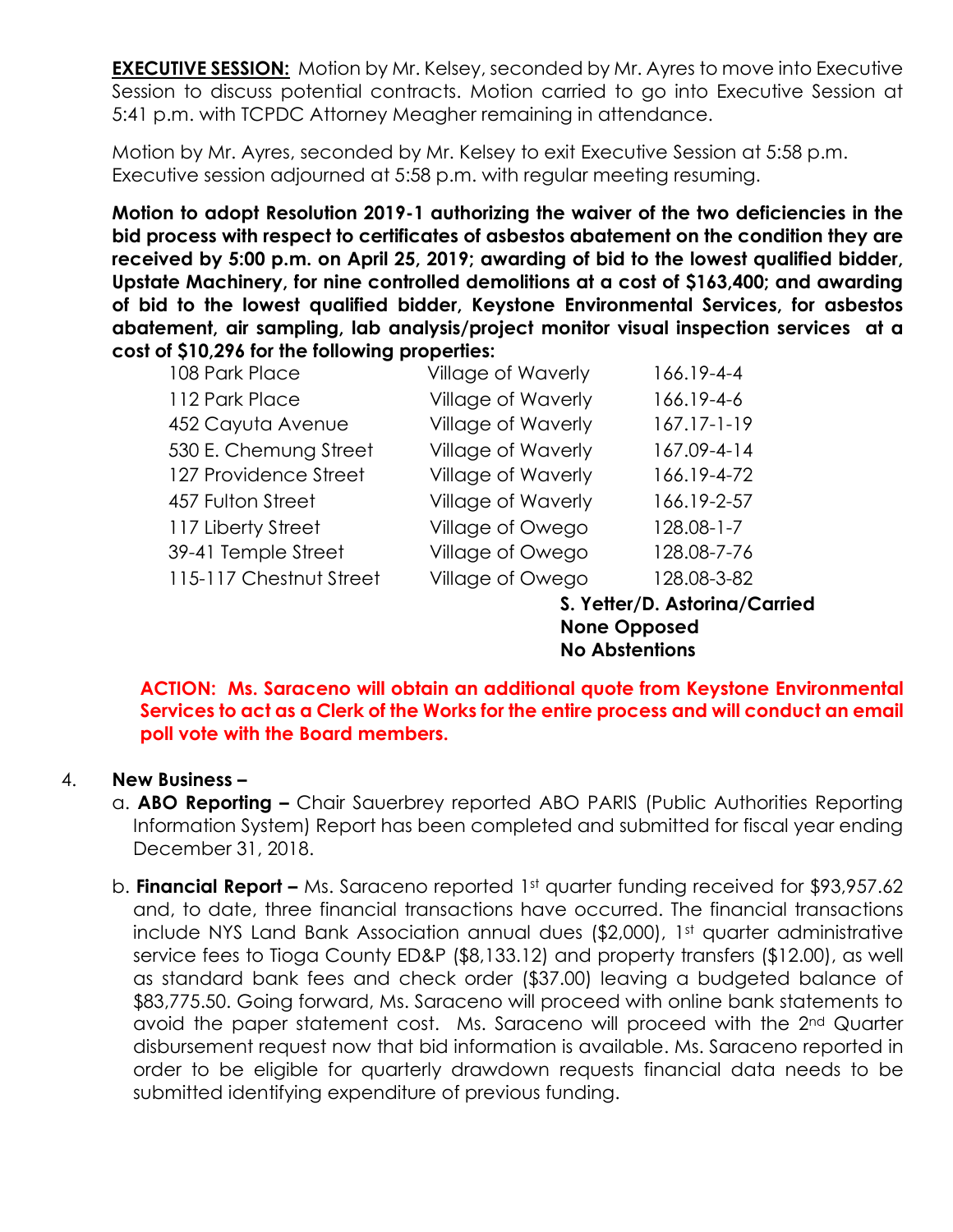c. **Transfer of Twelve (12) Properties from Tioga County to TCPDC –** Chair Sauerbrey reported the transfer of properties was completed and deed filed on April 5, 2019. Chair Sauerbrey reported nine (9) properties anticipated for demolition and three (3) properties considered for possible rehabilitation once funding is available.

In regards to mowing services, Chair Sauerbrey reported local governments are no longer responsible for providing these services, as property ownership has transferred to TCPDC. Ms. Saraceno will start the process of obtaining quotes for mowing services for Board consideration.

In regards to the three potential rehabilitation properties, Ms. Saraceno reported this process is secondary to the demolition process. Once the demolition process is underway, she will request contractor bids for the three rehabilitation properties. Based on contractor feedback, upon review, and quotes received, Ms. Saraceno reported the three potential rehabilitations could convert to demolition projects.

Chair Sauerbrey reported initial discussion ensued around the possibility of gutting the properties and making them ready for rehabilitation versus TCPDC doing full rehabilitation. Ms. Saraceno reported this is still a viable option and will depend on additional funding approval.

Ms. Saraceno reported there are other possible demolitions through the Village of Owego Downtown Revitalization Initiative (DRI) \$10 million dollar project. Ms. Saraceno reported one of the projects under consideration is for Tioga Opportunities to obtain six or seven properties on Temple Street for demolition and new housing construction. Tioga Opportunities would purchase four of the properties with one property already owned and slated for demolition by TCPDC. Tioga Opportunities would enter into a MOU with TCPDC to demolish the properties with project funding through DRI for new housing construction. This project is contingent on DRI approval, which announcement is anticipated for August 2019.

Ms. Saraceno reported the NYS Assembly has approved a \$20 million dollar line item in the State budget for NYS Land Banks instead of continuing with the current 2-year application process, however, this still requires approval of NYS Senate and Governor.

Mr. Ayres inquired as to the plan for TCPDC to develop the next list of available properties. Prior to requesting additional funding for future properties, Ms. Saraceno reported TCPDC must accomplish the current plan. However, as for the process, Ms. Saraceno reported TCPDC would look at the tax foreclosure list prepared by the Tioga County Treasurer's Office and work closely with County Treasurer McFadden and Legislature on prospective properties.

Chair Sauerbrey reported TCPDC received \$500,000 funding for two-years and these funds are budgeted for demolition and possible rehabilitation for TCPDC's first project, therefore, inquired as to how we would have available funding to purchase properties this year from a tax foreclosure list. Ms. Saraceno reported TCPDC has the opportunity to receive the remainder of the initial request of \$910,000 providing TCPDC can accomplish the plan at hand and expend the initial award of \$500,000.

Mr. Astorina inquired as to whether there is a marketing component. Ms. Saraceno reported TCPDC annual report distributed to the Council of Governments (COG), which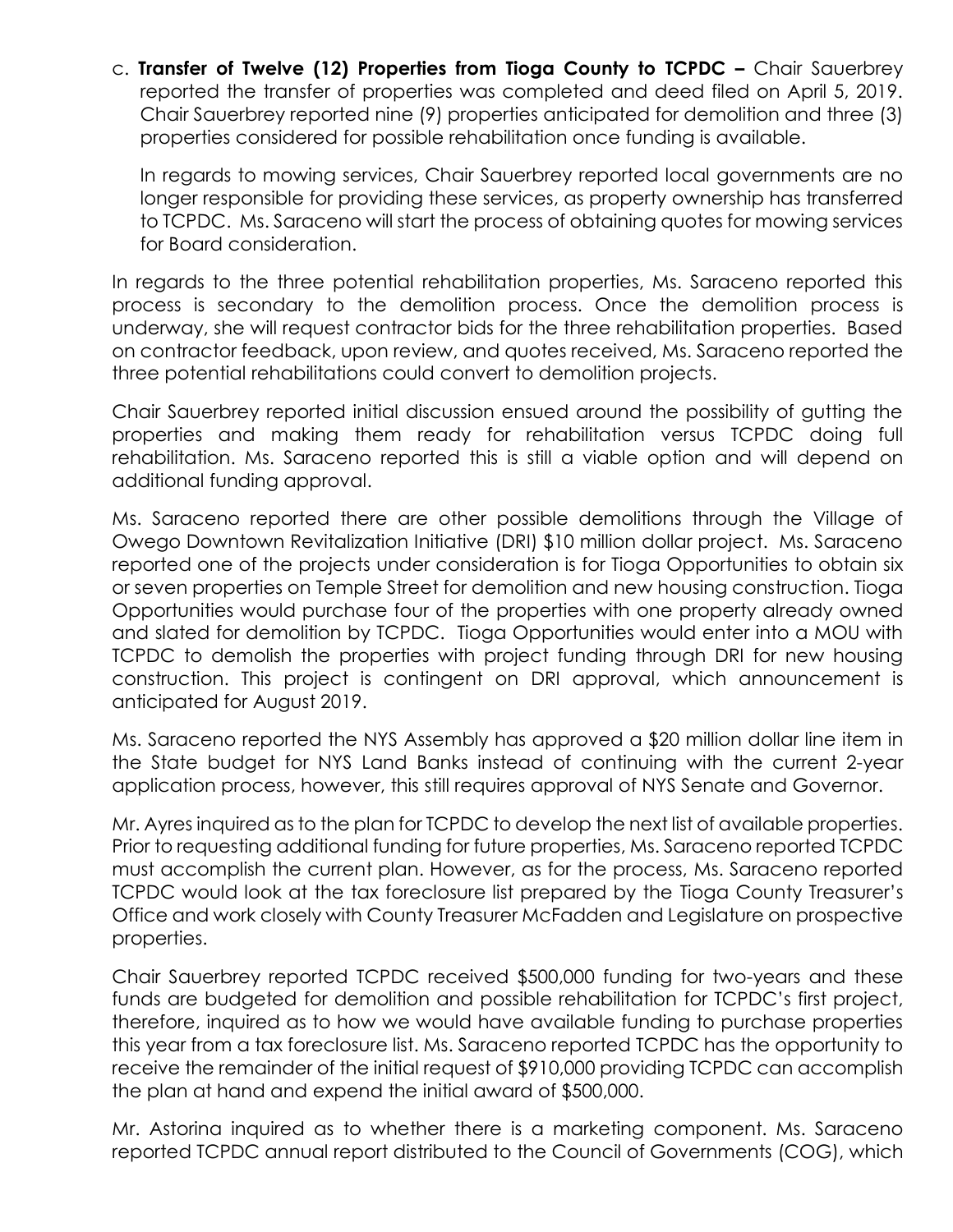is a body comprised of municipal mayors and supervisors. In addition, ED&P attended several municipal meetings in 2018 and 2019 for informational purposes. As the process moves forward, Ms. Saraceno reported documentation of the demolition and rehabilitation process will occur through photos, press releases, social media, etc.

- d. **TCPDC Insurance Coverage –** Chair Sauerbrey reported cancellation of the TCPDC insurance coverage under the County has occurred and new policies issued for TCPDC as of April 5, 2019. Ms. Saraceno verified receipt of certificates of insurance.
- e. **Utility Shutoff Confirmation** Chair Sauerbrey reported confirmation for gas, electric, and water service shut offs is currently underway. Ms. Saraceno reported the awarded demolition contractor will be responsible for shut off and sewer line cap for each demolition project.
- f. **Accounting Services –** Chair Sauerbrey reported accounting services established with Jan Nolis, CPA and QuickBooks installed for recordkeeping. Mr. Kelsey inquired as to whether there is a contract in place with Ms. Nolis. Ms. Saraceno reported the Board accepted and approved the proposal submitted by Ms. Nolis outlining services, cost, etc.
- g. **Legal Services –** Chair Sauerbrey reported legal services established with Joseph Meagher, Esq. Chair Sauerbrey reported Mr. Meagher also serves as the Tioga County IDA attorney, as well as the Broome County Land Bank attorney.
- h. **1st Quarter Funding Request –** Chair Sauerbrey reported 2019 funding received for \$93,957 from Enterprise Community Partners, Inc.
- i. **Discussion of 2nd Quarter Funding** Chair Sauerbrey reported Ms. Saraceno would soon be submitting the 2019 2<sup>nd</sup> Quarter Disbursement Request to Enterprise Community Partners, Inc. now that the bid information is known.
- j. **Discussion of Request for 58 Whig Street, Newark Valley, NY** Chair Sauerbrey reported Village of Newark Valley Mayor Tornatore has a property that is currently not in foreclosure, but would like TCPDC to consider possible acquisition and expedition of the County foreclosure process. Chair Sauerbrey reported this is not an option with the County Attorney. Chair Sauerbrey reported TCPDC has a plan over the next two years with already identified properties and we need to abide by the plan and follow the established process. All Board members in agreement.

In addition to the Newark Valley request, Ms. Saraceno reported she received a request from Attorney Frank Como for property located at 530 E. Chemung Street, Waverly, which is one of the properties slated for demolition. Ms. Saraceno reported Attorney Como indicated he had a potential buyer for this property. Based on the fact this is a TCPDC-owned property and included in the demolition bid process it was felt TCPDC should proceed with the demolition process and then offer the lot for purchase to the potential buyer.

Mr. Ayres inquired about as to how TCPDC should handle these type of requests in the future and how property value would be determined. Ms. Saraceno reported the TCPDC mission is to ensure the process is done properly with securing the neighborhood and obtaining a clean site ready for development, therefore, allowing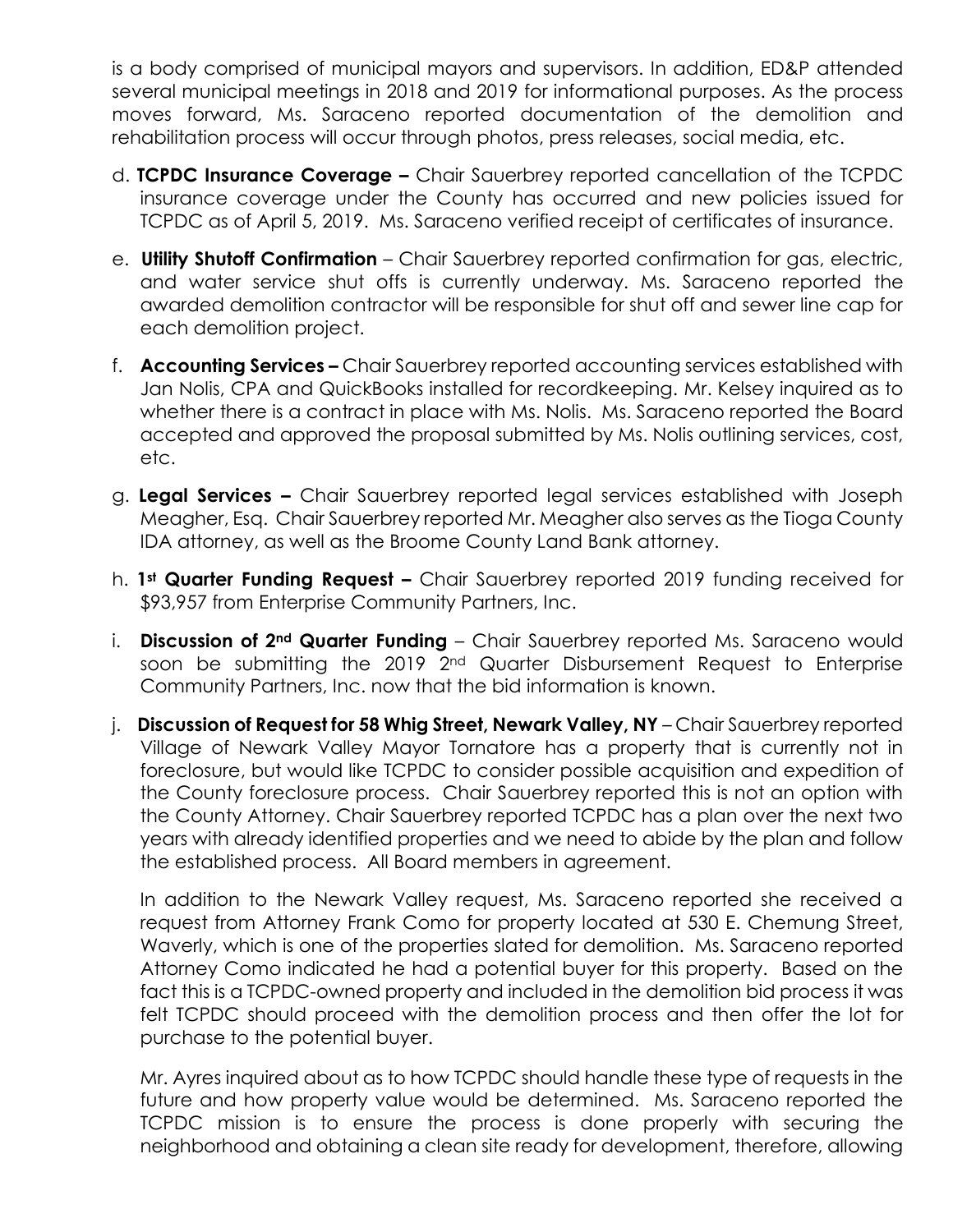a deviation from this plan results in TCPDC losing control of the process. The Board agreed it was imperative to follow the process and plan as identified.

k. **Discussion of Request for Removal of Historic Elements –** In regards to two of the Waverly properties slated for demolition, Ms. Saraceno reported she received a request from one individual interested in retrieving mantels, trim, and other historic pieces that could be re-purposed and used elsewhere in the community. Ms. Saraceno reported the properties are insured and we would have to be on-site with this individual if TCPDC were to grant this request. Mr. Kelsey recommended consulting with the insurance company to ensure there is no objection on their part. Mr. Ayres reported it is one particular property on Park Place in Waverly that is of interest to this individual. Mr. Ayres reported this individual has been helping other property owners restore buildings with re-purposing old materials. Mr. Ayres reported he is in favor of this request. Mr. Ayres reported this individual has a good track record of re-purposing materials in the community and is not trying to garner materials for profit. Mr. Yetter expressed concern with allowing one individual to take materials of value without opportunity for others to do the same. Mr. Kelsey suggested working with the demolition contractor. Ms. Saraceno reported TCPDC owns the properties; therefore, the demolition rights remain with TCPDC and not the demolition contractor. For future, Mr. Astorina inquired whether it would be beneficial for TCPDC to assess whether there are valuable elements and then conduct a bid process to ensure fairness as part of the process. Chair Sauerbrey inquired as to whether we should do a bid process now prior to demolition of these properties.

 **ACTION: Ms. Saraceno will seek legal advice from Attorney Meagher, as well as liability advice from the insurance company to determine if this is a feasible request. Ms. Saraceno will send a follow-up email noting the responses received and possibly conduct an email poll vote for Board members on whether to grant this request.** 

- **I. Discussion of Change in Status of Executive Director Position Ms. Saraceno reported** she is retiring from Tioga County effective April 27, 2019. However, Ms. Saraceno will be returning to work on a part-time basis of 17 hours per week, Tuesday – Thursday from 10:00 a.m. – 4:00 p.m., as the Tioga County Legislature recently appointed her as the TCPDC Executive Director.
- 5. **Chair's Remarks -** Chair Sauerbrey thanked everyone for serving on this Board as we embark on the organization's first project.
- 6. **Other –**
	- *Land Bank Conference -* Ms. Saraceno requested TCPDC Board approval to attend the Land Bank Conference in Buffalo, NY from June 12-14, 2019.

**Motion to approve Ms. Saraceno's attendance and expenses incurred at the Land Bank Conference in Buffalo, NY from June 12-14, 2019.** 

> **M. Sauerbrey/P. Ayres/Carried None Opposed No Abstentions**

**Meeting Notifications –** Mr. Kelsey requested Ms. Saraceno send Outlook meeting notifications versus email notifications for all upcoming meetings.